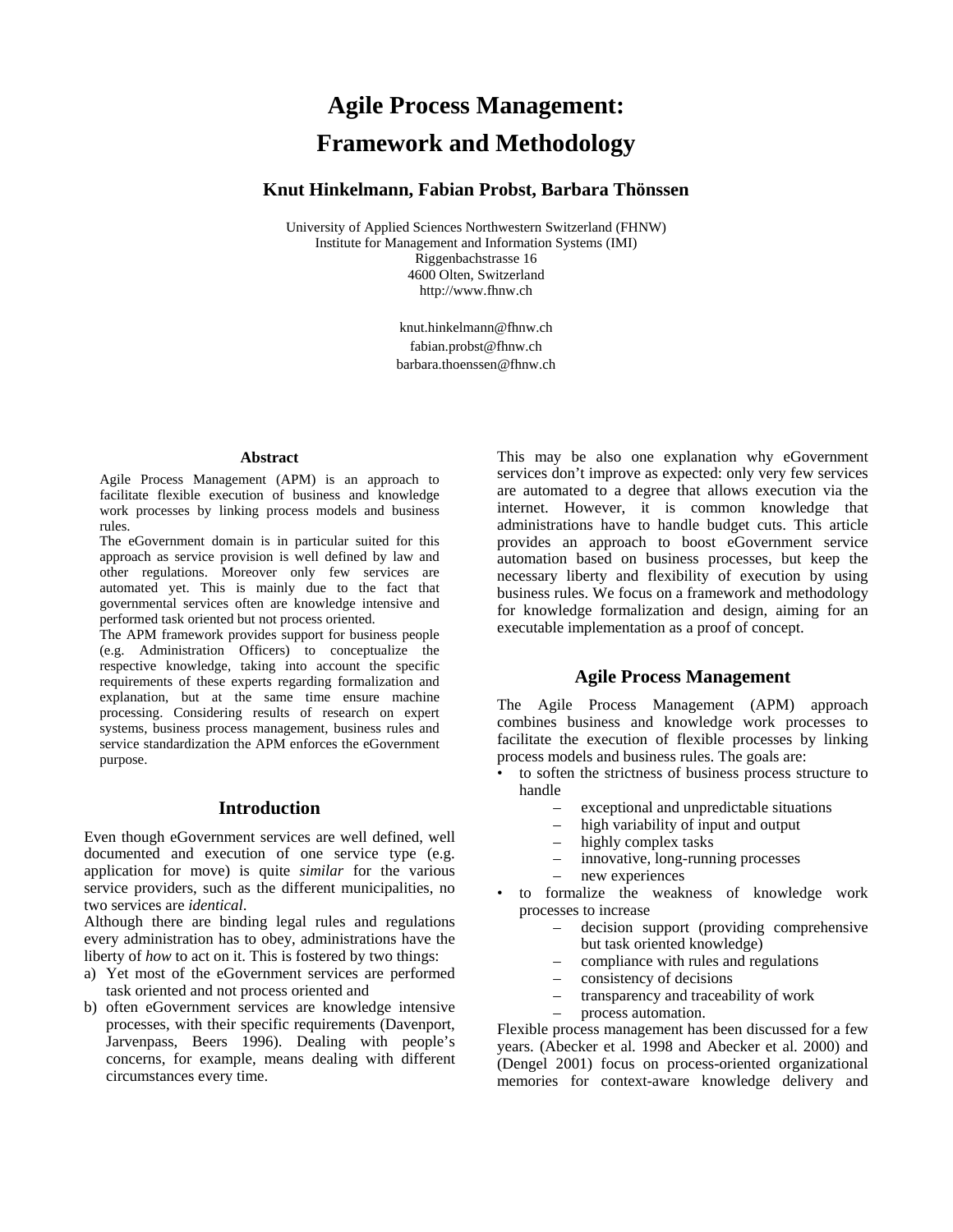access in order to support decision making while Endl (2004) promotes the substitution of process models by business rule engines in order to achieve flexibility. The APM approach discussed here is new with respect to

- the eGovernment domain (cf. governmental service structure and organization)
- sharing of knowledge models extravagating organizational boundaries (e.g. between public administrations on various federal levels)
- combining strict process models with flexibly executable business rules
- integrated knowledge models from design to execution
- covering the spectrum of informal, text-based knowledge to formal, executable knowledge
- user suitable preparation of used or required knowledge for process execution (e.g. explanations for fired rules or provision of cases to support decisions).

A main characteristic of our APM approach is the integration of domain knowledge, process models and business rules. Von Halle (2001) suggests a classification of business rules distinguishing terms, facts and rules where rules are further divided into constraints, guidelines, action enablers, computations and inferences (see Figure 1). Terms and facts correspond to domain knowledge and can be represented as ontologies (Figure 2).



#### **Figure 1: Business Rules Classification Scheme (von Halle 2001)**

<span id="page-1-2"></span><span id="page-1-1"></span><span id="page-1-0"></span>Business processes can be used to define sets of business rules that are executed together (cf. Morgan 2002). In our approach we can associate sets of rules either to groups of processes, a whole process or a particular activity in a process (see Figure 2). These associations define the scope of validity of the rule set. When executing an activity the rules associated to the activity and the process the activity belongs to are executed.



**Figure 2: APM modeling and execution** 

A first demonstrator has been implemented using the Xpert.Ivy[1](#page-1-0) workflow management system and the OntoStudio<sup>[2](#page-1-1)</sup> ontology engineering system using F-logic as rule formalism (Kifer et al.  $1995$ )<sup>[3](#page-1-2)</sup>. As an example the Swiss eGovernment service 'Announcement of Move' is taken to illustrate the APM approach.

# **Governmental Service Structure/Organization**

Municipalities are very sensitive regarding national and federal regulations. However, to meet budget needs, municipalities are forced to tighten their service provision. One possibility is the promotion of standards, similar to eBusiness (e.g. EDI, ebXML). For instance in Switzerland, the eCH association (cp. http://www.ech.ch) supports the unification of eGovernment services by working on standards for data exchange and providing example process models. Although this is a very welcome effort there are some serious obstacles:

- Focusing on what is common, the distinctive features have to be neglected
- As the provided (service) descriptions are in natural language, they cannot be used without transformation into a formal representation to become (at least) the base for automation.

In addition, the task oriented eGovernment service provision plus the knowledge intensive work are leading to some more problems:

• Only very few administrative processes are automated; process structure and flow often are determined simply by a list of open issues, responsibilities and due dates.

http://www.soreco.ch/ivy/pro/soreco/WebSite/index.jsp?navId= Products/xpertivy

 $\overline{a}$ 

 $2 \text{ http://www.ontoprise.de/content/index.html}$ <br> $3 \text{ In the FIT project, funded by the EU within the context of the$ Information Society Technologies (IST) programme (IST-027090) we will implement a system based on Semantic Web standards and evaluate it in pilot applications.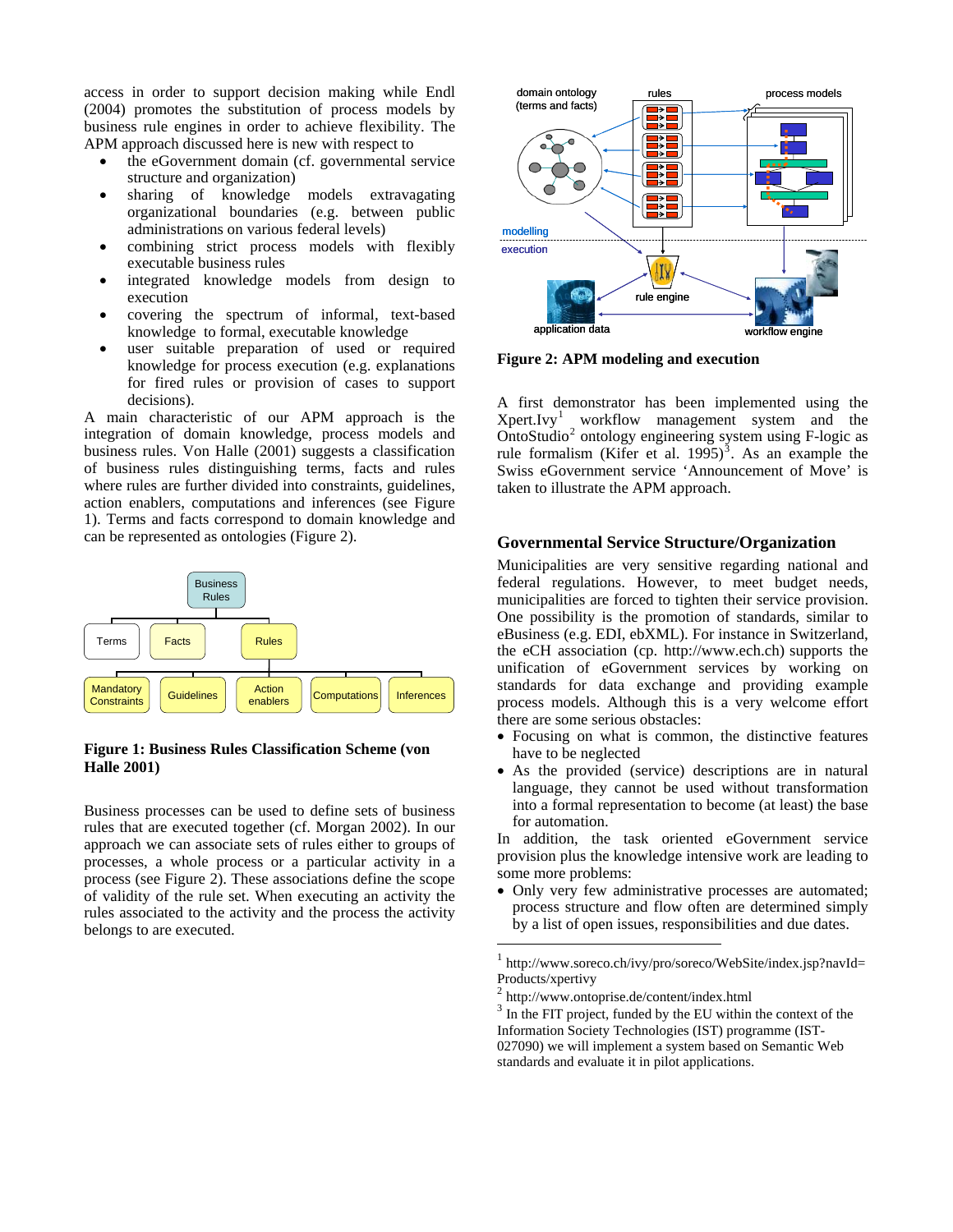- The knowledge needed to perform a specific task (get access to data, run queries etc.) usually is supported by ICT but encapsulated in a special application.
- In contrast, the knowledge needed for decision making spans over departments or applications as it is bound to people or locations and not only to a part of it (e.g. to assess an application for social welfare should consider not only the applicant's financial situation (recorded in the tax department) but also her social situation (supporting a disabled family member what is recorded in the social department) or place of residence (recorded in the registration office).

<span id="page-2-0"></span>With the APM approach we provide a methodology to transform functional and expert knowledge into business rules and process knowledge into business process models taking into consideration the sensibility of independent administrational entities (departments but also municipalities). At the same time we aim to improve eGovernment service provision.

## **APM Methodology**

As there has been done already a lot of research on knowledge capturing during the 80ies for building expert systems (Jackson 1999, Giarratano & Riley 1998) and new attention is given to it recently by the business rules community (Ross 2003, Morgan 2002). The APM approach is based upon these results but focuses on knowledge formalization, design and execution as depicted in Figure 3:



## **Figure 3: APM parts**

This view on knowledge formalization is well known through the CommonKADS (Schreiber et al. 2000) approach but enhances it with respect to the specific requirements of the eGovernment domain (e.g. federalism structures, kind of expert knowledge, way of service execution).

[Figure 4](#page-2-0) depicts the CommonKADS Model Suite extended by the context-concept-transformation model and the concept-artefact-transformation model. Knowledge, communication and design model will be customized for the semantically enriched description of Agile Processes.

Focussing on knowledge formalization the CommonKADS context models will be used as is.



#### **Figure 4: Enhanced CommonKADS Model Suite**

#### **Context-Concept-Transformation-Model (CCT model)**

The context-concept-transformation-model addresses requirements regarding

- business rules discovery and simplification
- delimitation of rules and processes
- uncertainty
- privacy
- perceivability

As business rules often determine process flow but process entities may trigger rule execution, it is not easy to decide what aspects should be modeled as business rules and what within a process model. Therefore one of the challenges is to provide easy understandable guidelines to distinguish rules and processes.

Another challenge is modeling uncertainty. For instance, the handling of an application for move includes a rule stating that a certain document (called 'certificate of residence') has to be deposited at the municipality and to be delivered to the applicant in case of deregistration. Following von Halle's classification (von Halle 2001) a formalization of the rule is this guideline:

**IF** a person has deposed her certificate of residence **THEN** receipt **should be** provided before handing over the certificate of residence.

Most likely a person, *not* providing a receipt but being a reputable Swiss, moving within one canton, living quite a time on the old place will be getting this certificate of residence *without* questioning.

To automate the rule execution, indicators have to be defined for evaluating the facts the rule is based on, e.g. the 'weight' of reputation based on facts like the a person is Swiss, moving within one canton etc.

Whereas this is a well-known question already addressed by expert systems (e.g. Clancey 1983) there are problems in the eGovernment domain not being regarded yet:

There are serious concerns about the restriction of autonomy of decision that must be addressed as well as concerns of making personal 'rules' public. Therefore it must be guaranteed that the automated execution of rules will not be of a disadvantage for the citizen and can be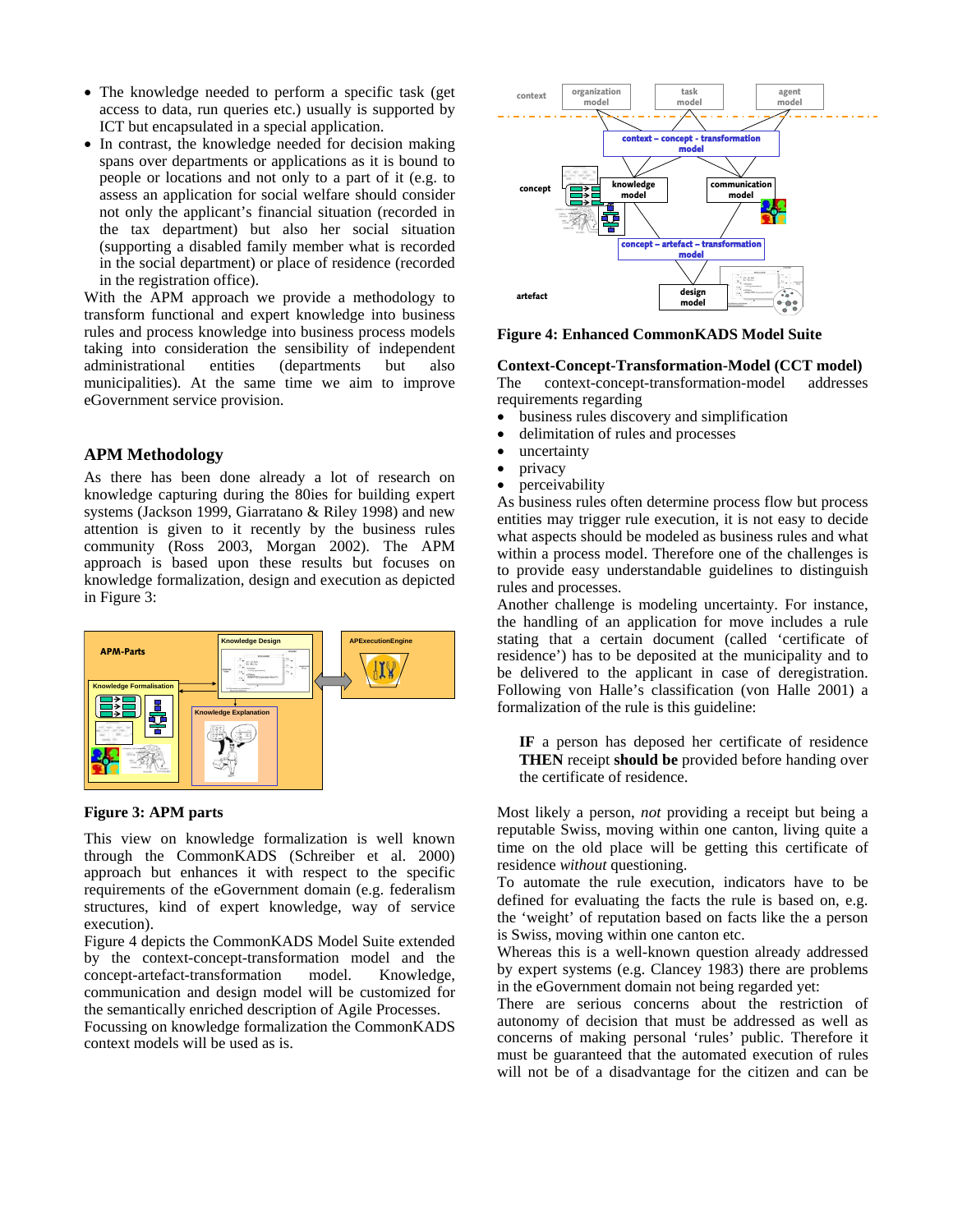overruled by personal intervention, while logging of these In addition, guiding principles will be provided for decisions must be provided. Decision log may be used for improving weightings then.

Modelling eGovernment knowledge implies another challenge regarding knowledge representation: eGovernment experts are no specialists (in a sense considered by expert systems) but generalists and therefore not used to formal, viz abstract representation of their knowledge. Therefore executed process steps and business rules need to be provided in an easy understandable and traceable way.

The CCT model provides formalisms / guidelines for the knowledge 'capturing to representation process'.

For example: where to find sources for business rules, how to identify and define terms, how to determine and describe facts, how to ensure consistency, what kind of describe facts, how to ensure consistency, what kind of On one hand, ontologies provide means to correlate explanations to offer?

Therefore the CCT model provides a procedure model adapted for the government domain to support administration rule detection hidden in various documents or even in the heads of the public administration officers, in database schemas or system requirement specifications. Considering already existing models, amongst others for example (Ross 2005) the CCT model reduces negligible steps like 'develop business tactics' (ibid.) but add activities like

- 'coordination of definitions' (e.g. inter-municipal or between a Municipality and the Canton),
- 'proposal for standardisation' (e.g. contributing to
- the case selection' (e.g. evaluating use cases for communication models. explanation support).

- 'process-rule-distinction', e.g. checking on rule respective activity candidates, or
- 'definition of confidence factors', e.g. addressing concerns of making 'personal rules public' (cp.Engelmore 1993).

#### **APM Knowledge and Communication Models**

The APM Framework provides a semantically enriched structure for knowledge and communication modelling. Using ontologies as basic principle, knowledge description can be done declaratively and formalized but strictly implementation independent. Following Abecker et al. (1998) we distinguish between process, enterprise and domain ontologies.

different concepts and their instances by defining qualified relations; on the other hand they enable knowledge discovery by applying rule-based evaluation methods.

Enhancing the meta-model of Endl (2004) a meta-ontology is developed to make dependences between terms, facts and rules explicit, to enforce consistency (a term used in a rule must exist) and to increase inter-changeability (e.g. a common understanding of the role of terms and facts). Providing this functionality for knowledge (and communication) modelling but only on design model level aims to support end users (e.g. public administrator) in the formalization process in a way they can understand.

proposal for standardisation (e.g. contributing to [Figure 5](#page-3-0) depicts an excerpt of the meta-ontology to be<br>eCH), used in the APM framework for structuring knowledge and



<span id="page-3-0"></span>**Figure 5: Excerpt of the APM Rules Meta-Model**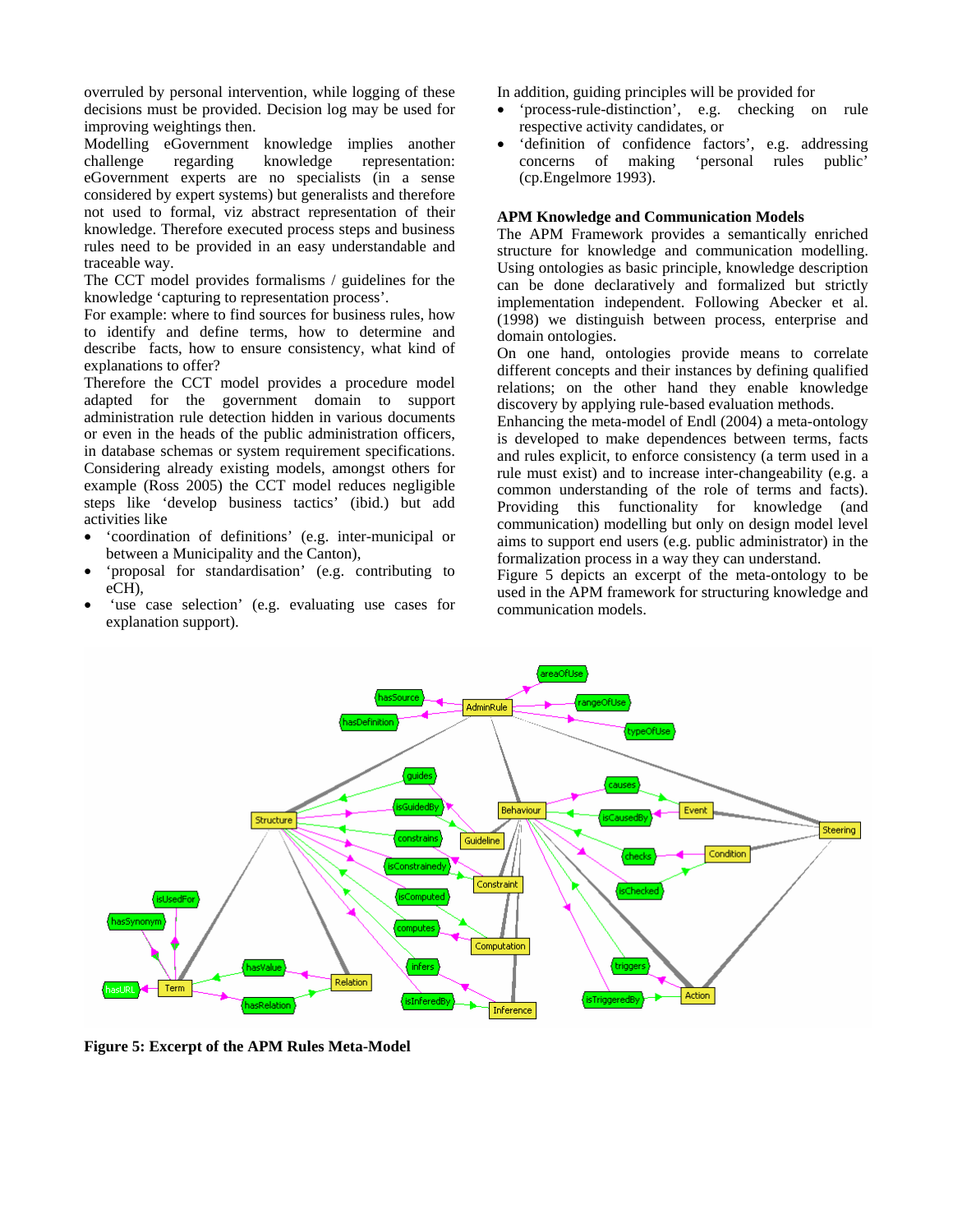Further research will be done using the meta-model in the APM part for knowledge formalisation, e.g. supporting users describing rules.

Regarding the example 'Announcement of Move' the registration manual for municipalities of the Canton Solothurn<sup>[4](#page-4-0)</sup> was taken as a knowledge source.



## <span id="page-4-1"></span>**Figure 6: Knowledge source for the 'Announcement of Move' example**

The example shows some common problems

- rules are hidden ('a man' is used for 'a person that is male and an adult')
- rules are ambigious (what does 'to provide' mean? Does it mean to show or to deposit?).

The CAT-Model aims to support the user to express rules as precise as possible (cf. Chappel 2005), e.g. forcing rules to be atomic, consistent etc. Formalizing the rule example depicted in [Figure 6](#page-4-1) using the notation determined by von Halle (von Halle, 2001) the rule shown in figure 7 (based on the respective terms and facts) is derived:

| Inference | IF <condition>THEN<br/><math>\text{~term1} &gt; \{ = \cdot \leq \cdot \geq \leq \cdot \text{~in} \mid \text{not in} \cdot \text{ at} \}</math><br/>least   at most   exactly N of}<br/>{<term2> : <value> }</value></term2></condition> | IF a person is a Swiss male<br>AND a person is an adult<br><b>THEN</b><br>military service Booklet<br>required |
|-----------|-----------------------------------------------------------------------------------------------------------------------------------------------------------------------------------------------------------------------------------------|----------------------------------------------------------------------------------------------------------------|
|-----------|-----------------------------------------------------------------------------------------------------------------------------------------------------------------------------------------------------------------------------------------|----------------------------------------------------------------------------------------------------------------|

**Figure 7: Administration Rule Example** 

Besides the administration rules a process model for the service has been developed. Evaluating the drafted guiding princicples the distinction was made for the following reasons:

- process flow is stable (e.g. first check for eligibility, • then check for (de)registration, then send notifications)
- process tasks are generic, performed in every municipality
- the task sequence is stable



**Figure 8: "Application for Move" process model** 

 $Concept-Artefact-Transformation-Model (CAT-Model)$ requirements regarding the transformation of knowledge The transformation-implementation-model addresses models into machine understandable representation.

knowledge and communication models transformation into Research is done on representing the CAT-Model as an ontology, too, in order to support consistency of (their) design models while maximum of implementation independency is achieved.



**Figure 9: Example for CAT-Model (supporting transformation of knowledge model into design model)** 

<span id="page-4-0"></span> $4$  Original title of the document: 'Einwohnerkontrolle. Handbuch für die Solothurnischen Gemeinden'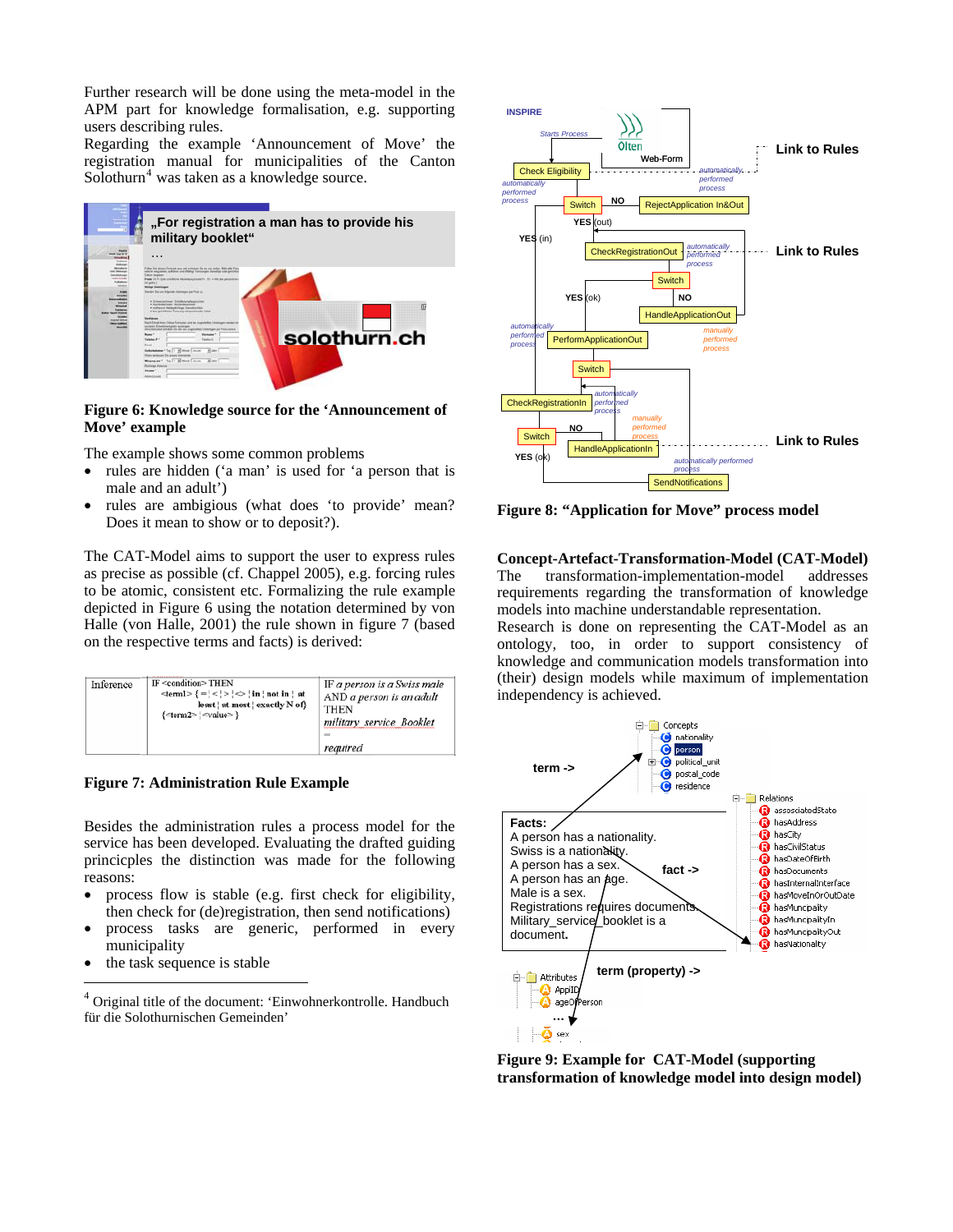

**Figure 10: Excerpt of design model for 'Application of Move'** 

## **APM Design Model**

As one requirement is implementation independency , the APM design model is based on ontologies, too. Figure 10 shows an excerpt of the design model in OntoStudio. The highlighted concept 'person' is related to the concept 'documents'. The rule is one of a rule set dealing with information evaluation (with respects to documents).

# **The APM Framework**

The APM framework comprises frontend and backend components. The frontend components are 'Knowledge Formalization' for modeling, 'Knowledge Exchange' for import and export of external knowledge models and 'Knowledge Explanation' for explaining the results (performed tasks and executed rules) of service execution.



**Figure 11: APM Framework**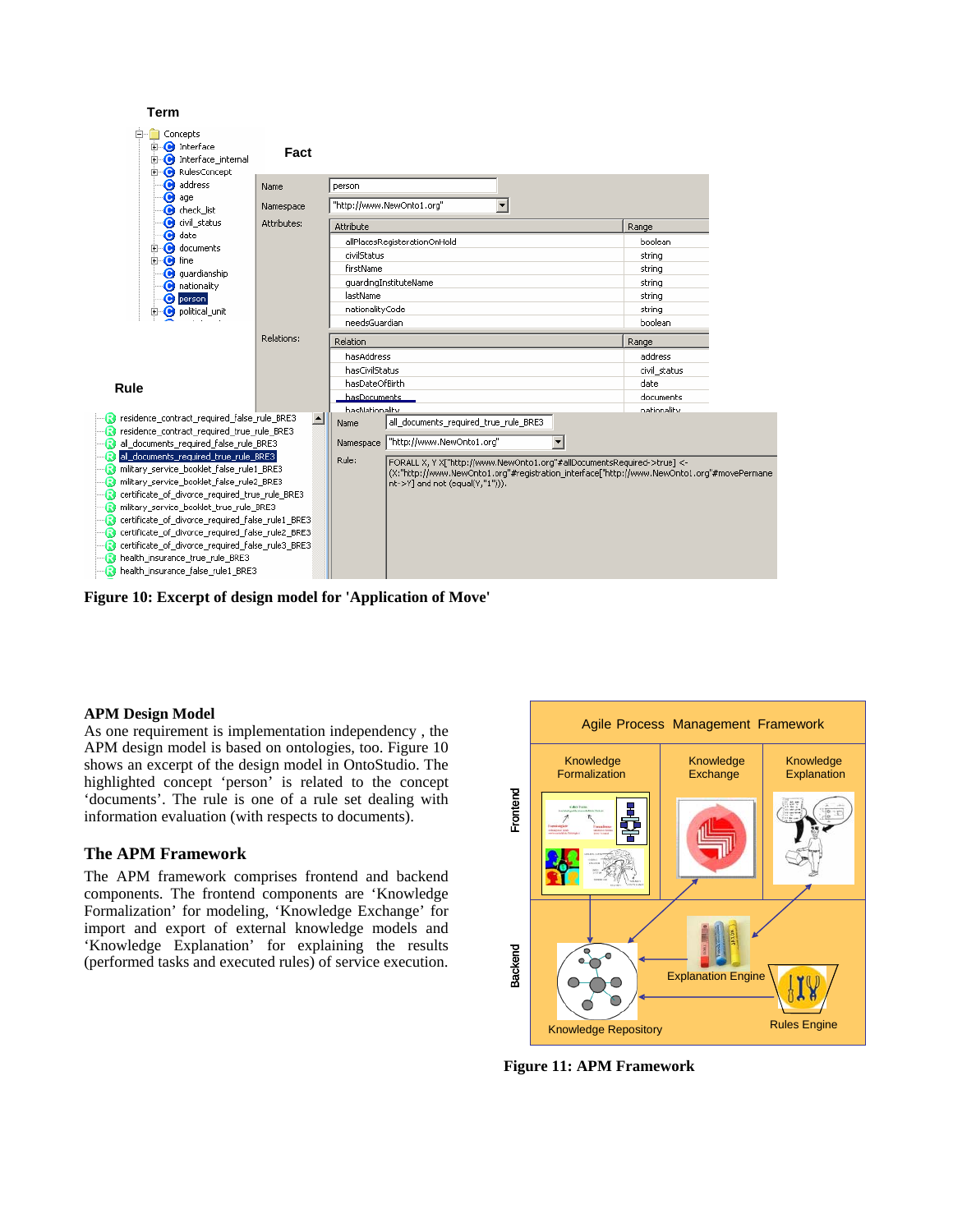#### **APM Knowledge Formalization**

'Knowledge Formalization', as depicted in Figure 11, is the editor for managing knowledge, communication , design, CCT and CAT Models.

#### **APM Knowledge Exchange**

business rules described within a process modelling tool or the result of automated ontology creation like Text2Onto (Cimiano 2005). Export of knowledge models e.g. to a business rules engine, is based on the CAT-Model. As the APM 'Knowledge Exchange' is a module that allows for import of various kinds of knowledge e.g.

APM knowledge models will be based on standards (e.g. OWL-DL); therefore import and export of data can be performed using an XML-interface.

#### **APM Knowledge Explanation**

Even though expert systems do provide solutions for some explanation aspects as execution tracing or error tracking, they fall short of Public Administration Officers' expectations with respects to

- transparency of executed algorithm (in an user understandable way)
- transparency of knowledge use (what knowledge has caused the solution)
- proof of correctness
- possibility of comparison (providing disapproved alternative solutions or cases).

The knowledge explanation component of the APMframework aims to provide role and query specific explanations.

For example:

- She will get the answer in a way, one not used to formal descriptions can understand e.g. by • a Public Administration Officer (role: Domain Expert) wants to check on an executed service. 'transforming log entries' to natural language explanations.
- a Public Administration Officer (role: Domain Manager) wants to check on the variability of executed processes. She will get information on differences and commonness of the various instances of a process.

## **APM Knowledge Repository and Explanation Engine**

ontologies), the 'Explanation Engine' for populating the concepts of the explanation model with instances Backend components are 'Knowledge Repository' (e.g. (basically we follow the security Assistant approach as discussed by Barzilay et al. 1998) and the 'Rule Engine' for reasoning.

Even though a business application is not part of the APM framework, an application interface is provided for linking the rule engine with a workflow engine and application data for service execution.

The rule engine comprises an interface to application of external databases. Since variables occurring in systems, i.e. predicates of rules can be satisfied by content conditions that match application data are bound, the DLsafety conditions of rules can still be valid (cf. Motik et al 2004).

# **Agile Process Execution**

The demonstrator of Agile Process Management impl emented for the example 'Announcement of Move' has two parts: one part, affecting the (static) process management system. The other part (covering terms, facts and rules) is modeled with the OntoStudio ontology engi neering system. A communication model isn't impl emented for the demonstrator. (steps) has been modeled with the Xpert.ivy workflow

Figure 12 depicts the p Xpert.ivy process model. The green squares indicate tasks triggering business rules, stored in OntoBroker ontology execution environment.



**Figure 12: Process model 'Announce of Move'** 

without link to the rule engine (e.g. simple database look ups) and three exits to OntoBroker, marked with green rectangles. Rules are triggered to The 'Announcement of Move' example comprises tasks

- determine the process flow (e.g. get value for switch condition)
- check constraints (e.g. for deregistration)
- evaluate information (e.g. consistencies between data provided).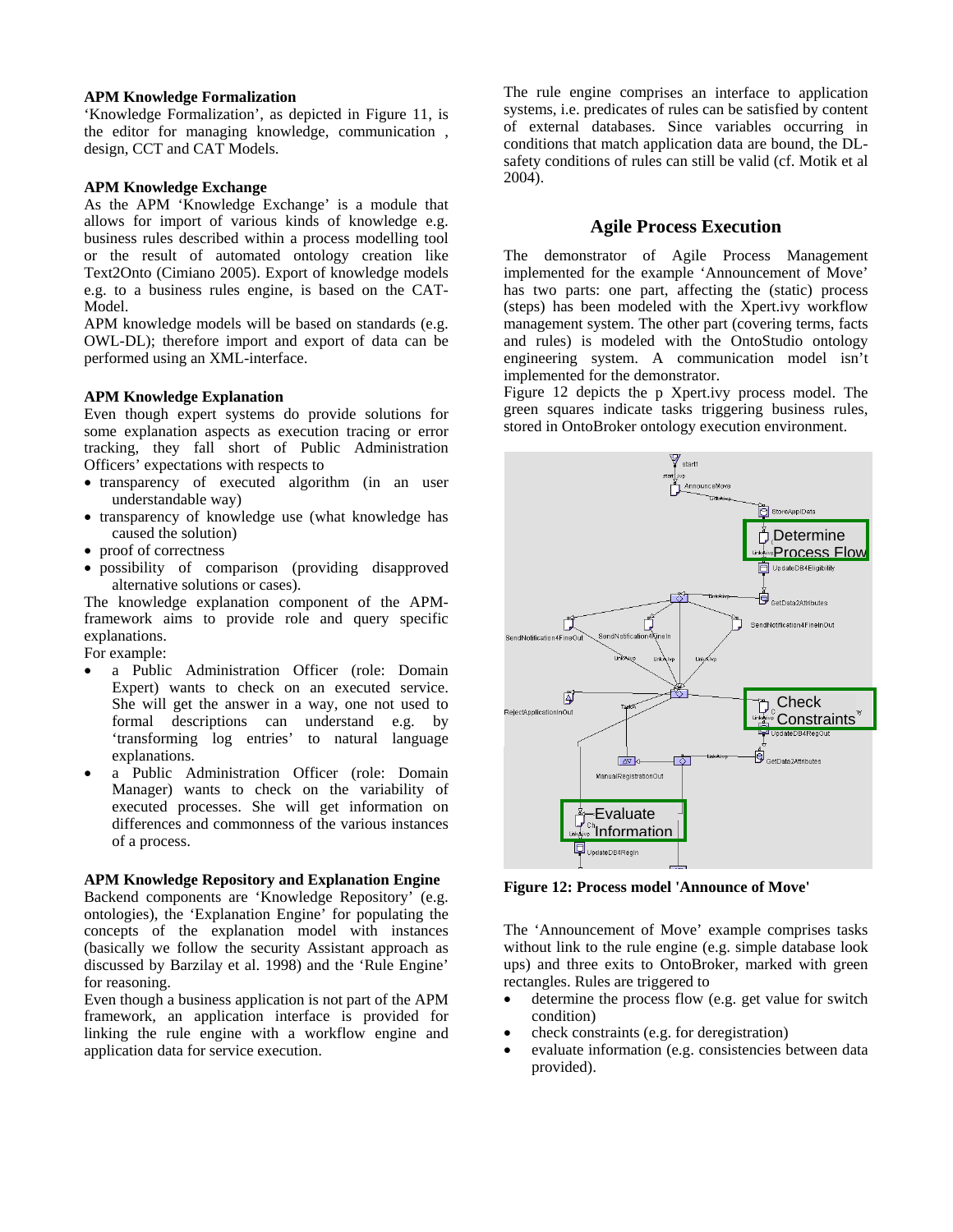To determine the process flow information about the location of current and future residence an applicant has provided is checked. To do so, <current city> and  $\langle$  future city $\rangle$  are provided as input data to the rule engine to get the switch value. Four results are possible:

- 1. <current\_city> is in Switzerland
- 2. <current\_city> isn't in Switzerland
- 3. <future\_city> is in Switzerland
- 4. 
studienter city isn't in Switzerland.

Based on the result  $\langle 1, 2, 3 \rangle$  or  $4$  the process continues with deregistration and registration (both cities are located in Switzerland), or with deregistration but no registration (<current\_city> is in Switzerland, <future\_city> is abroad), or with registration without deregistration (a foreigner moves from abroad to Switzerland), or neither registration nor registration can be performed (<current\_city> and <future\_city> are abroad). The return value is the value taken for the switch condition by Xpert.ivy.

Within the same step another rule is triggered inferring whether the canton(s) must be notified or not. In case a person moves from or to abroad, or the move is from one canton to another this information has to be sent to the concerned cantons.

To check constraints for deregistration rules are triggered dealing with data updates normally stored in legacy systems (e.g. a registration application of a municipality). An application of move may concern a permanent move of residence or only a temporary stay (e.g. for a few month doing a job somewhere). Depending on the status of person's residence, actions have to be taken:

- 1. < current residence > is permanent
- 2. <future\_residence> is permanent
- 3. <current\_residence> is sojourn
- 4. < future\_residence > is sojourn.

permanent residence. If none is found, deregistration will not be performed but an notification sent, requesting information on permanent residence. In case <current\_residence> is permanent and In case <current\_residence> and <future\_residence> are permanent, update will be performed (e.g. the applicants <current\_address> gets status <moved\_out>). In case <current\_residence> and <future\_residence> is sojourn, the legacy system is retrieved for the applicants <future\_residence> is sojourn an additional data entry will be made. Finally in case <current\_residence> is sojourn but <future residence> is permanent the status  $<$ stay ended $>$  may be set.

Information evaluation is the third rule set modeled for the demonstrator.

Depending on the applicants' characteristics other documents are needed. For example, if an applicant

- is male with age between 18 and 40, a military booklet is requested for registration
- is divorced, a divorce certificate must be provided for registration
- is female and single, only a certificate of residence is needed for registration
- is female and single and registering in Olten, health insurance information is requested.

As the example shows, combining business rules and process models allows for a straightforward process model while specifics are handled with rules.

e.g. a new document for registration is required). It supports consistency between activities executed by the workflow engine and manually (or with other applications) performed tasks, e.g. updating a citizens address i nformation as shown above. That approach contributes to keep the process model stable (in many cases only business rules are modified,

# **Conclusion**

adapted by the municipalities clearly guided by the With the APM framework three central obstacles (federalism structure, weakly structured, task oriented processes and knowledge-intensive tasks) to eGovernment improvement can be overcome. Combining process models for the common and business rules for the specifics, eGovernment service automation can be enforced. Based on standards developed by the eCH association basic process model can be provided but prepared methodology.

#### **References**

- Sintek, M. (1998): Toward a Well-Founded Intelligent Systems and their Applications, Vol. 13, James W. Cortada, John A. Woods (Eds.), The Butterworth-Heinemann, pp. 185-199 Abecker, A.; Bernardi, A.; Hinkelmann, K.; Kühn, O.; *Technology for Organizational Memories.* IEEE Nummer 3, S. 40 - 48, May/June 1998. Reprint in: Knowledge Management Yearbook 1999-2000,
- becker, A.; Bernardi, A.; Hinkelmann, K.; Kühn, O.; A International Journal on Information Systems Sintek, M. (2000): *Context-Aware, Proactive Delivery of Task-Specific Knowledge: The KnowMore Project.* Frontiers, Special Issue on Knowledge Management and Organizational Memory, Vol. 2:3/4, 253-276, Kluwer Academic Publishers
- Proceedings. of the Ninth Int. Workshop on Natural Language Generation, 78-87. Barzilay, R.; McCullough, D.; Rambow, O.; DeCristofaro, J.; Korelsky, T.; Lavoie, B. 1998. *A new approach to expert system explanation.* In:
- Clancey, W. 1983. *The epistemology of a rule-based expert system - a framework for explanation.* AI-Journal.